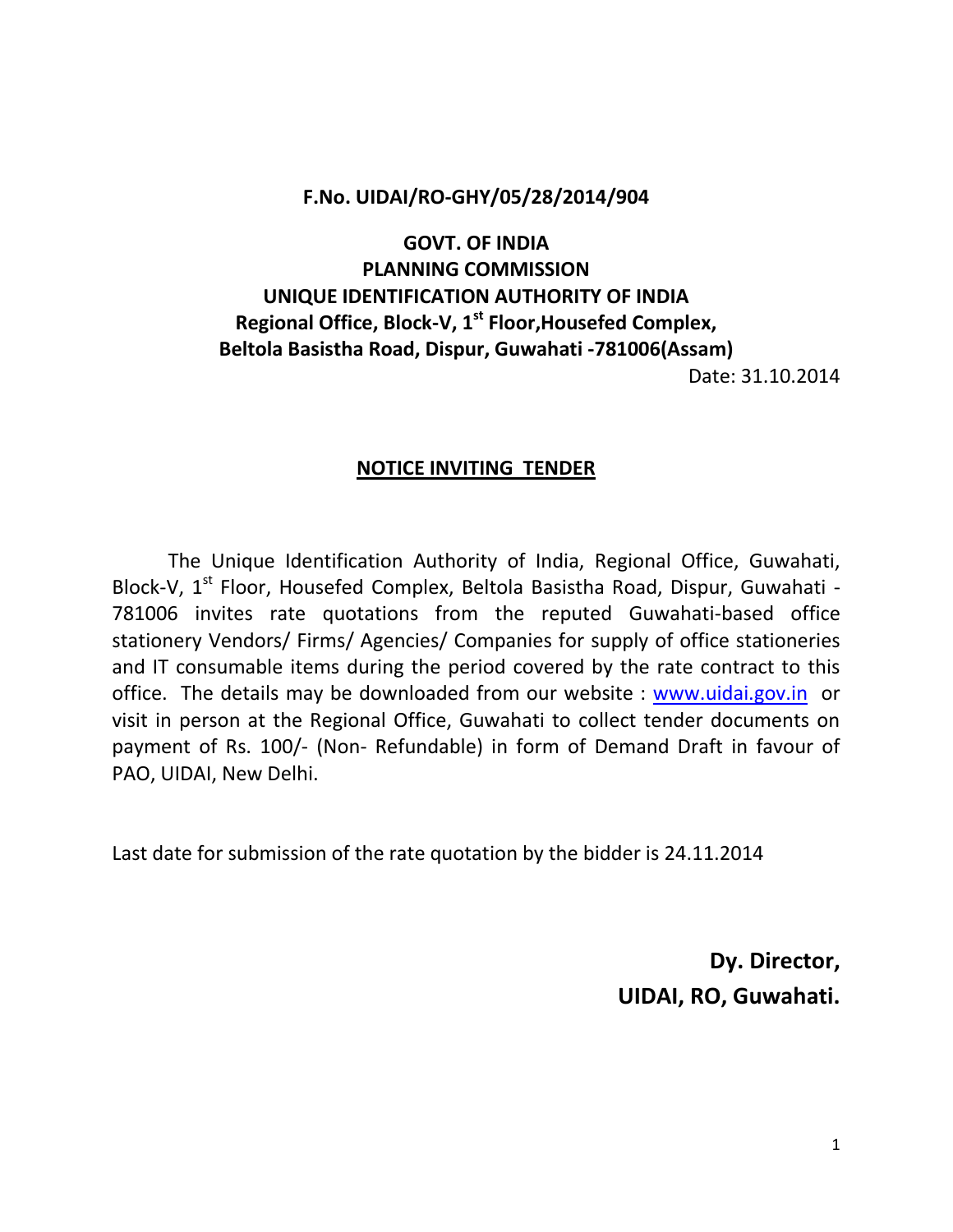# No.UIDAI/RO-Ghy/05/28/2014/904 GOVT. OF INDIA PLANNING COMMISSION UNIQUE IDENTIFICATION AUTHORITY OF INDIA Regional Office : Guwahati, Block-V, 1<sup>st</sup> Floor Housefed Complex, Dispur, Guwahati -781006

Date 31.10.2014

#### **TENDER DOCUMENT**

## **Rate Contract for Supply of Office Stationery and IT Consumable items to the office of Unique Identification Authority of India, Regional Office, Guwahati**

| Date of issue of Tender Document                      | : 03.11.2014                     |
|-------------------------------------------------------|----------------------------------|
| Last Date & time for submission of Tender<br>Document | : 24.11.2014 UP TO 1500 HOURS    |
| Last date for pre-bid clarification                   | $: 17.11.2014$ UP TO 1700 HOURS  |
| Date & time for opening of Technical Bid              | 24.11.2014 AT 1530 HOURS         |
| Financial Bid of eligible Tenderers                   | : To be informed at a later date |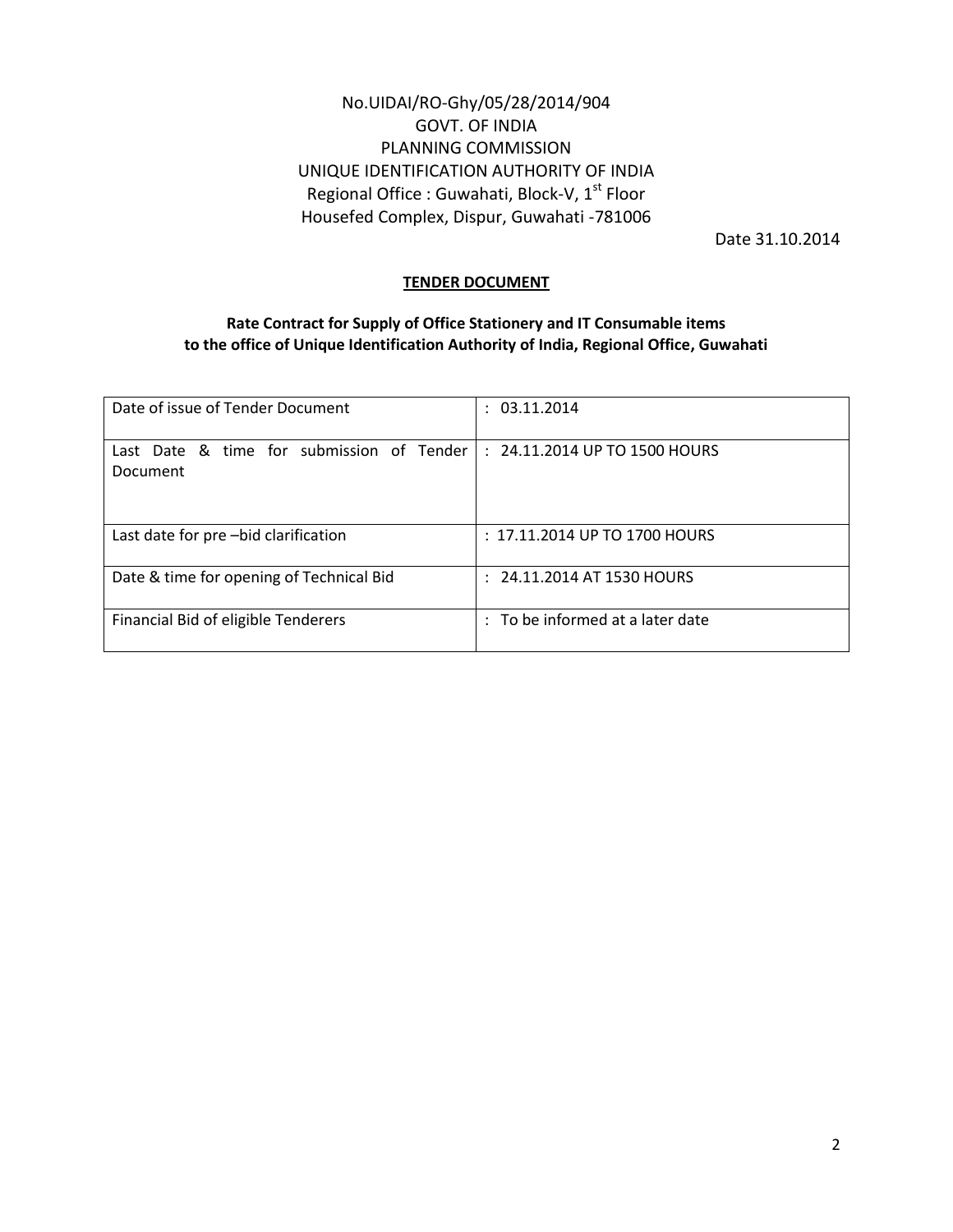No.UIDAI/RO-Ghy/05/28/2014/904 Dtd 31.10.2014 GOVT. OF INDIA PLANNING COMMISSION UNIQUE IDENTIFICATION AUTHORITY OF INDIA Regional Office : Guwahati, Block-V,  $1<sup>st</sup>$  Floor Housefed Complex, Dispur, Guwahati -781006

# **TENDER NOTICE INVITING RATE CONTRACT**

1. Sealed tenders are invited under two-bid system (**Technical & Financial bid**) from the reputed and experienced govt. office stationery suppliers/Firms/Agencies/Companies for entering into Rate Contract for supplying office stationery and IT consumable items on as and when requirement basis to the office of the Unique Identification Authority of India, Regional Office, Block-V,  $1^{st}$  Floor, Housefed Complex, Dispur, Guwahati -781006 for a period of one year from the date of award of contract or as indicated in the official communication for award of contract to the selected firm(s) and may be renewed for another year, on review of satisfactory performance in terms of supply and delivery service.

- 2. The tenderer/bidder should have valid Trade License, IT PAN, Sales Tax/VAT Registration and TIN TIN **(copies to be furnished along with the quotation)**
- 3. The tenderer/bidder should have **successfully executed work orders** with any Govt.Deptt/PSUs of a) atleast Rs. 3,00,000/- in last Financial Year (F.Y. 2013-14)

*OR*

b) atleast Rs. 10,00,000/- in last 3(three) Financial Years (F.Y. 2011-12, 2012-13 and 2013-14) taken together.

4. The tender document containing above chapters can be obtained from the undersigned by remitting an amount of Rs. 100/-(non-refundable) in form of DD in favour of **"PAO, UIDAI, New Delhi"**  or downloaded from the website www.uidai.gov.in. Those who download the tender document from website should enclose a DD for Rs 100/- (non-refundable) in favour of **"PAO, UIDAI, New Delhi"**  along with their tender bid in the Cover-I "Technical Bid".

5. The interested bidders/suppliers/vendors/firms/agencies/companies, before quoting their rates in respect of office stationery and IT consumable items as per specifications given in the Financial Bid of the tender document, may visit the office of the Unique Identification Authority of India, Regional Office, Block-V, 1<sup>st</sup> Floor Housefed Complex, Dispur, Guwahati -781006, for pre-bid enquiry from 3.11.2014 to 17.11.2014 (From 2.30 PM to 5.00 PM) on any working day, if all the terms and conditions as mentioned in this Tender Notice are acceptable.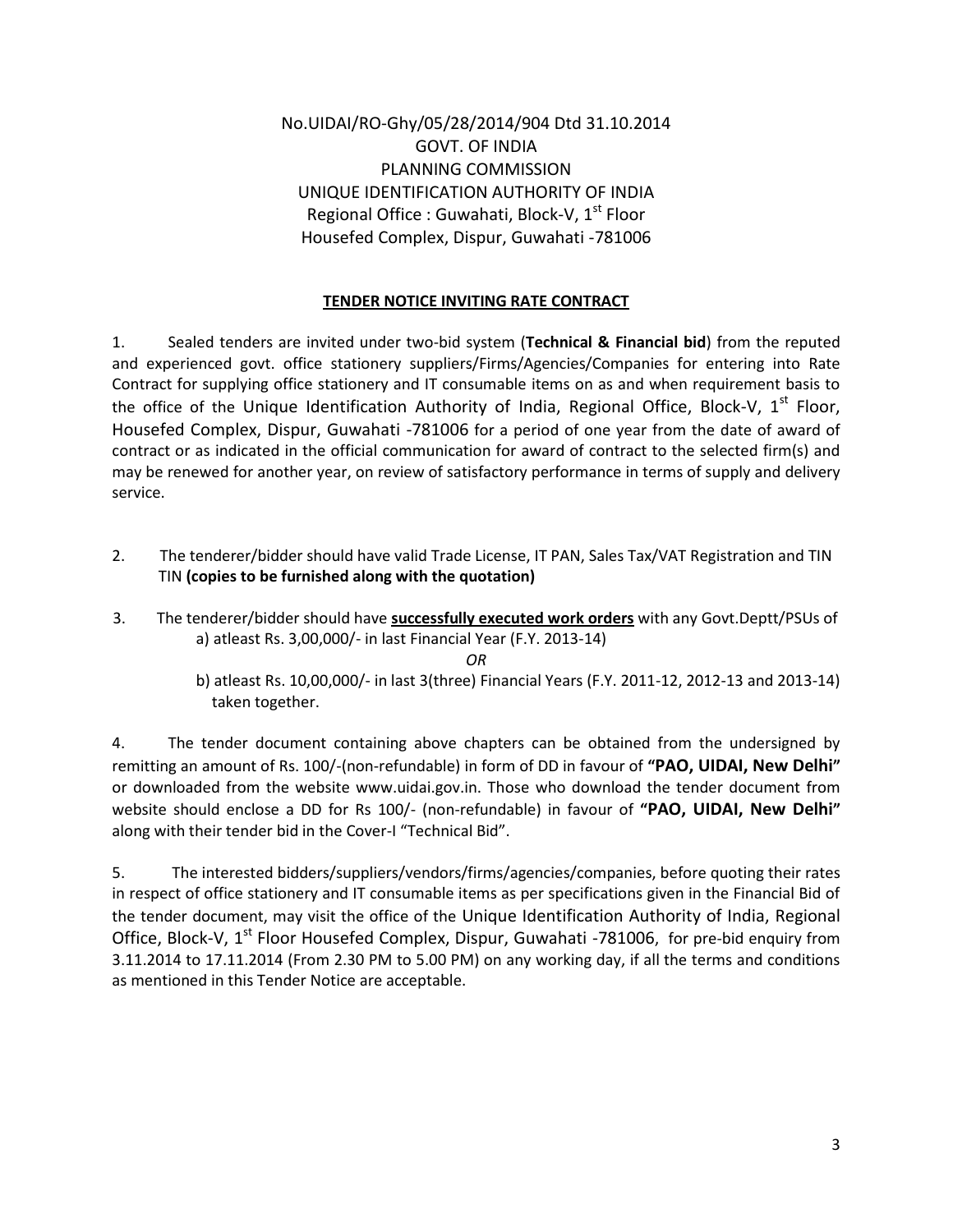6. The bid duly complete in all respects should be enclosed in the sealed Cover-I marked as "Technical Bid''. Another sealed Cover-II should be marked as "Financial Bid". Both Cover-I "Technical Bid'' and Cover-II ``Financial bid'' submitted in the prescribed form should be enclosed in a separate sealed cover superscribing as "Tender for Rate Contract for Supply of Office Stationery and IT Consumable items" and addressed to Deputy Director, Unique Identification Authority of India, Regional Office, Block-V, 1<sup>st</sup> Floor Housefed Complex, Dispur, Guwahati -781006, may be dropped in the tender box kept at the office entrance gate area of Unique Identification Authority of India, Regional Office, Block-V, 1st Floor Housefed Complex, Dispur, Guwahati -781006, latest by **1500 hours on or before 24.11.2014.** The outer and inner envelopes must indicate the name and address of the bidder. The tender shall not be accepted beyond the stipulated date and time under any circumstance whatsoever.

7. The Technical bid will be opened on **24.11.2014 at 1530** hrs by a Committee constituted by this office, in the office of Unique Identification Authority of India, Regional Office, Guwahati, Block-V, 1<sup>st</sup> Floor Housefed Complex, Dispur, Guwahati -781006 in presence of the representatives of bidders/firms/Agencies/Companies who wish to be present. The date and time for opening of Financial Bids of the technically qualified tenderers shall be communicated separately at later stage to be decided by this office.

8. The Competent Authority in Unique Identification Authority of India, Regional Office, Guwahati reserves the right to cancel the tender at any time or relax/amend/withdraw any of the terms and conditions contained in the Tender Documents without assigning any reason, thereof. Any inquiry after submission of the quotation will not be entertained.

9. Bidders shall not be permitted to withdraw their tender till the finalization of the tendering process/award of contract to firm(s).

> (N. Pegu) Deputy Director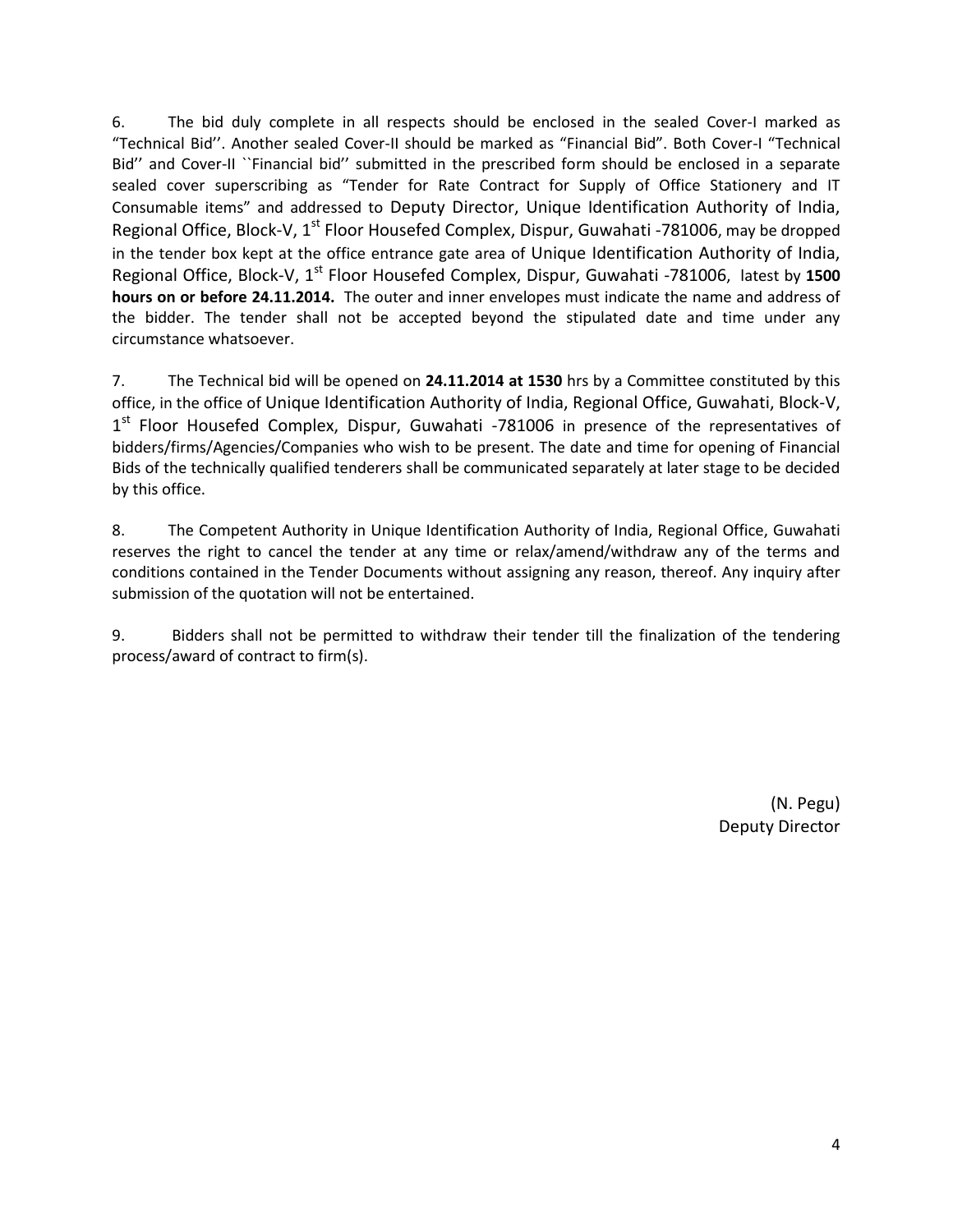#### **Chapter – A**

#### **GENERAL INSTRUCTIONS FOR THE TENDERING FIRM/AGENCY/COMPANY**

The tendering Firm/Agency/Company must fulfill the following specifications/conditions:

(a) The Registered Office or Branch Office of the Bidder/Firm/Agency/Company should be located in Guwahati and a person should be available on all working days between 10.00 AM to 5.30 PM. The firm should provide a mobile phone to such a person at its own cost and the said mobile number shall be given to the concerned person of this office.

(b) The bidding Firm/Agency/Company should have its own Bank Account (Current Account), TAN/TIN Number and shall be registered with Sales Tax department. The bidding Firm/Agency/Company, to whom the tender shall be awarded, will be required to submit their Bank Account number so that the payment shall be transferred electronically in its respective bank accounts. No payment through cheque/bank draft shall be made by the UIDAI Regional Office, Guwahati for supply of stationery and consumable items.

(c) The Stationery supplying bidder(s) should be a reputed supplier having at least two years of experience for supply of stationery/consumable items to Central Government Ministries/ Departments/ Public Sector Undertakings etc. Proof of experience certificate, not older than one year from the Govt. Ministries /Departments /PSU should be enclosed.

(d) The tendering Firm/Agency/Company is required to quote the rates for each stationery and consumable items in the Financial Bid accordingly. The bidders should also enclose a duly stamped signed copy of the terms and conditions of the tender documents conveying acceptance thereof.

(e) The tendering Firm/Agency/Company is advised in their own interest to quote their rates for all the items as per the specifications indicated in Financial Bid. In case, any item is not quoted, the height quote among the bidders, quoted for that particular item, will be considered.

(f) The tendering Firm/Agency/Company should submit self attested copy of the Income Tax Returns for the last two financial years.

**(g) The tender should be submitted under two bid system. The Interested tendering Firm/Agency/Company are advised to submit two separate envelopes super-scribing "Technical Bid" for supply of Stationery Items (Cover-I) and "Financial Bid" for supply of Stationery items (Cover-II). Both sealed envelopes should be kept in a separate sealed envelope super-scribed with the words "Tender for Rate Contract for Supply of Office Stationery and IT Consumable Items".**

(h) The tendering Firm/Agency/Company should give a self certificate stating in clear and unambiguous language that it has neither been black-listed by any of the Govt. Ministries/Departments/PSU with whom, it had contract for supply of stationery items etc. during the last five years nor has it been penalized by such offices/organizations for supply of poor/spurious stationery items etc.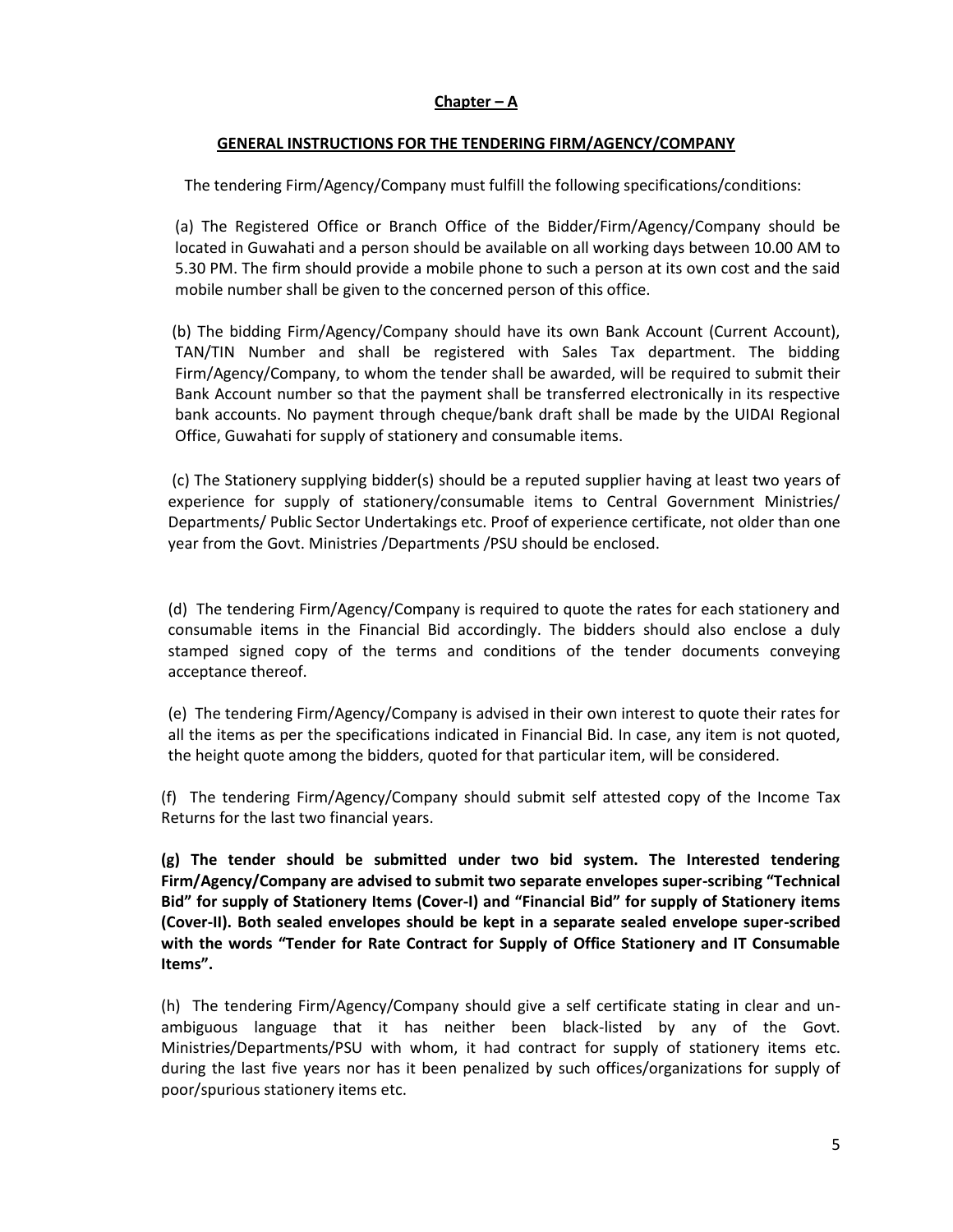#### **Chapter –B**

#### **Terms and Conditions**

1. The Rate contract shall be for a period of one year from the date of award of contract or as indicated in the letter communicating award of contract to the selected firm(s). The contract may be renewed for another year on the same terms and conditions or with some addition/deletion/modification mutually agreed upon by the successful supplier(s)/firm/Agency/Company and the Unique Identification Authority of India, Regional Office, Guwahati.

2. The selected tendering Firm/Agency/Company services would be required to supply the stationery items on regular basis to Unique Identification Authority of India, Regional Office, Guwahati, Block-V,  $1^{st}$  Floor Housefed Complex, Dispur, Guwahati -781006 on all working days between 10.30 AM to 5.30 PM. No separate charges, whatsoever, for delivery of goods would be paid by this office.

3. The selected tendering Firm/Agency/Company shall also provide the name and mobile number of a person, who can be contacted at any time, even beyond the office hours and on holidays. The person should be capable of taking orders and making arrangement for supply of the desired items, even at short notice.

4. Order for items shall be placed on requirement basis and its delivery must be ensured within three days of receipt of the supply order. Bills in triplicate for the items supplied by the selected firm(s) should be raised for payment. Payment shall be released only after it is ensured that the items/quantity of items supplied are to the entire satisfaction of this office. If any items are found to be defective, or not of the desired quality etc., the same shall be replaced by the selected firm (s) immediately for which no extra payment shall be made.

5. **Liquidated damages:** Any delay in supply of the items/replacement of defective items within stipulated delivery period, it is treated as delayed supply and 0.5% of LD will levied for every week delay upto maximum of 5%.

6. Unique Identification Authority of India, RO, Guwahati shall be the sole authority to cancel/amend any order, as per requirement, and also to place order for supply of items beyond office hours/holidays/ place of supply for which, no additional payment shall be made.

7. The bills raised by the selected tendering Firm/Agency/Company should have all tax registration numbers printed on bill. The bill shall be signed by the authorized signatory of the firm across a revenue stamp. Validity of the tax registration during the currency of contract shall be the sole responsibility of the tendering Firm/Agency/Company. The bill shall be raised indicating permissible taxes separately.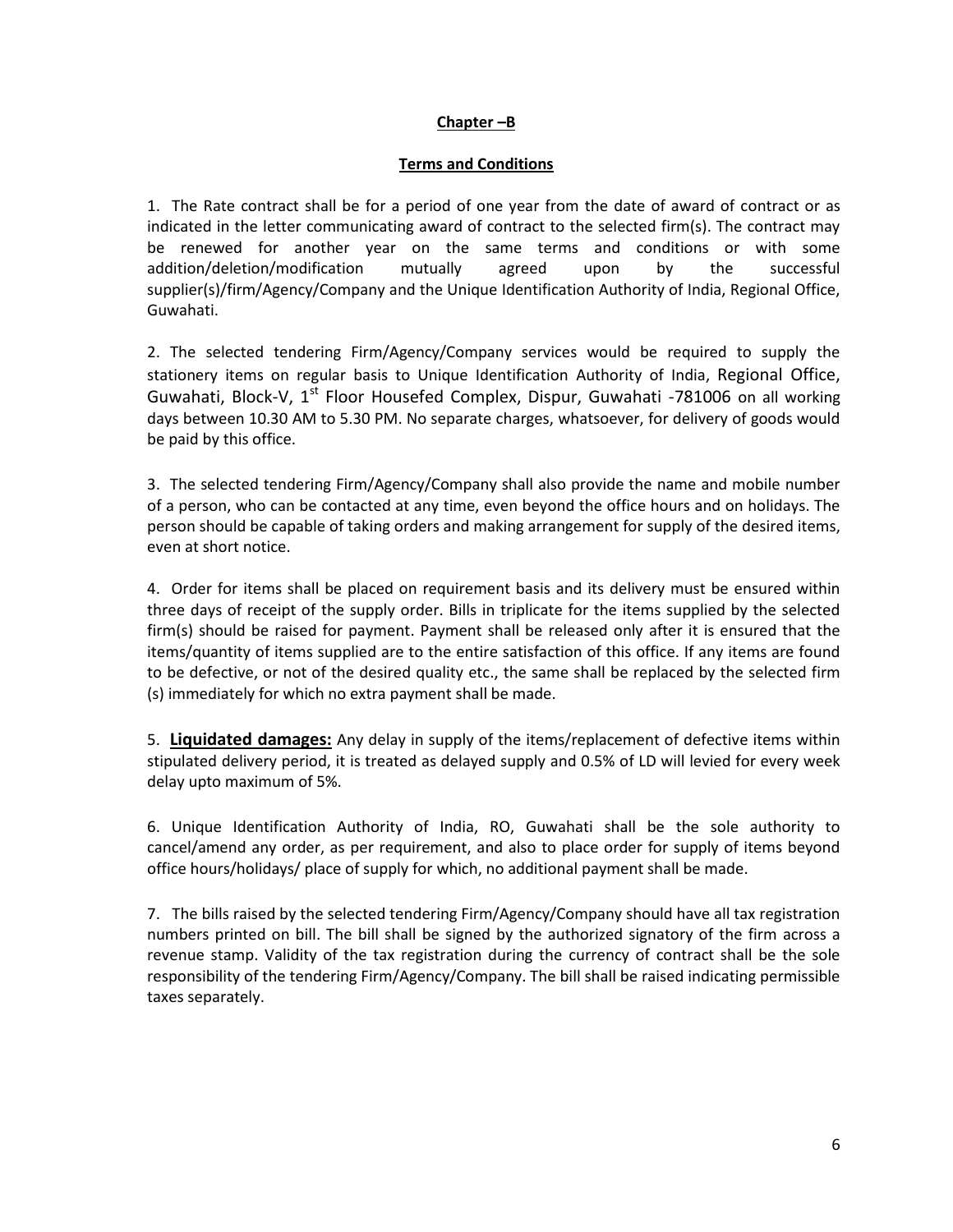8. The tendering Firm/Agency/Company shall be bound by the details furnished by him/her to the Unique Identification Authority of India while submitting the tender or at subsequent stage. Upon selection of the tendering Firm/Agency/Company, if at any stage, the documents furnished by him/her is found to be false or the quality of the articles or rates are found of poor quality/ different specifications, it would be deemed to be a breach of terms of contract, the contract shall be cancelled and performance security shall stand forfeited.

9. The rate quoted by the selected tendering Firm/Agency/ Company, and as approved by the Unique Identification Authority of India, RO Guwahati, shall remain valid throughout the period of contract and the request to increase the rates for any or all items, during the currency of contract, shall not be entertained at any stage.

10. The selected firm(s) shall not be allowed to transfer, assign, pledge or subcontract its rights and liabilities under this contract to any other agency without prior written consent of the Unique Identification Authority of India, RO Guwahati. If it is found that the firm has given sub-contract for supply of stationery items on the basis of procurement/ supply order, the contract shall stand cancelled & the performance security shall stand forfeited.

11. The conditional/incomplete bids shall not be considered and shall be declared un-responsive.

12. All entries in the tender form should be legible and filled clearly in the prescribed Technical Bid (Annexure –III) Form only. If the space furnishing the information is found insufficient, a separate sheet duly signed by the authorized signatory may be attached. No overwriting or cutting or other than issued forms is permitted in the bid forms. In such cases, the tender shall be declared unresponsive.

13. The tender documents should be sealed and clearly super-scribed with the words **"Tender for Rate Contract for Supply of Office Stationery and IT Consumable Items".**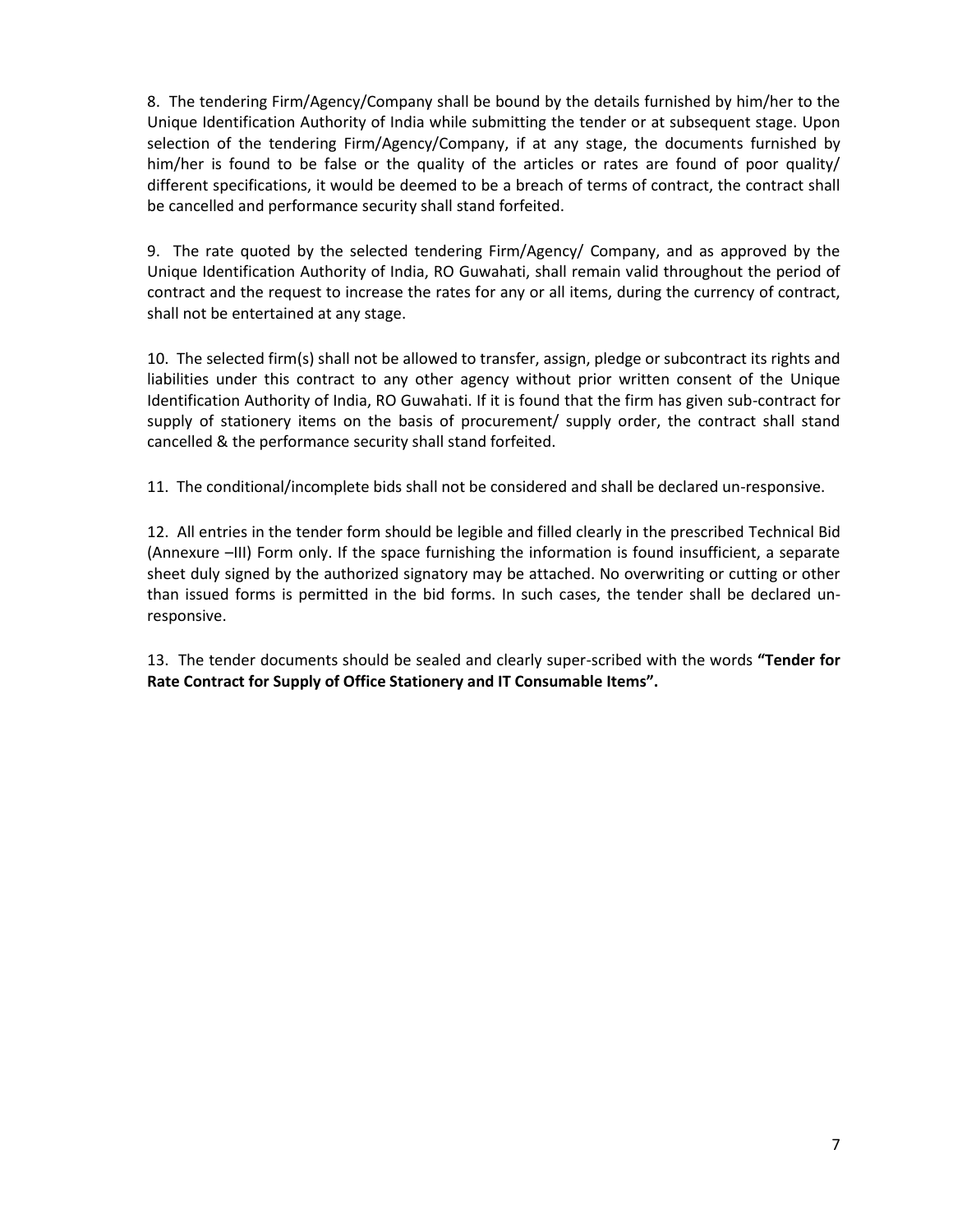#### **Chapter -C**

#### **Eligibility/ Evaluation Criteria**

The tendering Firm/Agency/Company must fulfill the following specifications (all documentary proofs, self attested, are required to be submitted along with the technical bid):

(a) The Registered Office or Branch Office of the tendering Firm/Agency/Company should be located in Guwahati. The tendering Firm/Agency/Company should submit a proof of its office address.

(b) The tendering Firm/Agency/Company should have its own Bank Account, TIN Number. Self attested copy of the same should be enclosed.

(c) The tendering Firm/Agency/Company should be a reputed & financially sound stationery supplier having atleast two years experience and expertise in supplying miscellaneous stationery items to Central Government Ministries/Departments/Public Sector Undertakings. Proof of experience in the form of copy of certificates obtained from Govt. Deptt. etc. should be enclosed. (Copy of Income Tax Return for the last two years shall also be enclosed with the Technical Bid).

(d) The Firm/Agency/Company should have an annual turnover for not less than Rs. 10 Lakhs (Rupees Ten Lakhs). Copy of stipulated proof may also be enclosed with Technical bid.

(e) The tendering Firm/Agency/Company should also enclose a duly stamped and signed copy of the Terms & Conditions of the tender documents with Technical Bid conveying acceptance thereof.

(f) The tendering Firm/Agency/Company are advised in their own interest to quote their rates for all the items in as per the specifications indicated in the Financial Bid failing which highest quote rate of that particular item, amongst the bidders, will be considered.

(g)) **The successful bidding Firm/Agency/Company shall have to deposit a Performance Security of Rs.20,000/-(Twenty thousand only) within thirty days from the date of awarding contract. The Performance Security should remain valid for a period of sixty days beyond the date of completion of all contractual obligations by the firms including warranty obligations. In case, the contract is further extended beyond the initial period of one year, the Performance Security shall have to be accordingly renewed by the successful tendering Firm/Agency/Company.** 

(h) The tendering Firm/Agency/Company should give a self certificate stating in clear and unambiguous language that it has neither been black listed by any of the Govt. Ministries/Departments/PSU with whom, it had contract for supply of stationery items etc. during the last five years nor has it been penalized by such offices/organization for supply of poor/spurious stationery items etc.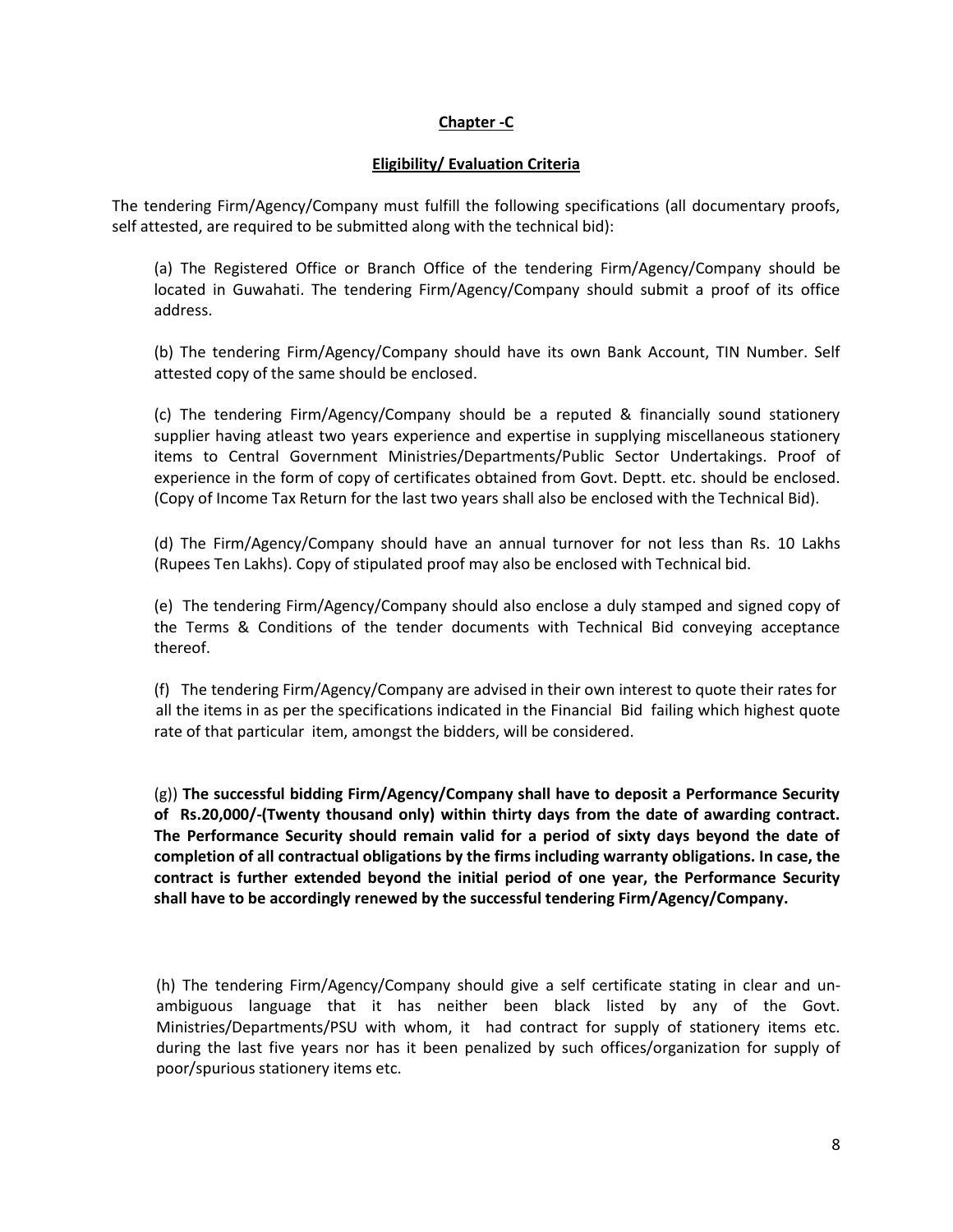(i) Details regarding quality, brand, specification etc. have been given against various items in the Financial Bid. Rates should strictly be quoted accordingly. Items where brand has not been indicated, rates should be quoted for standard quality product and UIDAI, Tender Committee shall determine if the quality is of standard one.

(j) The tendering Firm/Agency/Company are advised in their own interest to submit the desired papers/documents with their bids as per the specifications indicated in "Check List" failing which their bids shall be declared un-responsive.

(k) Commercial evaluation would be done based on total expenditure incurred to procure all the above requirements for a month.

(l) L1 will be arrived at, by calculating the total cash outflow for procuring all the items mentioned at Financial Bid Form (Annexure-III), the tentative quantity mentioned for one month as per the rates quoted by the bidder.

## *For Example:*

Assuming that the total requirement of stationery in UIDAI RO Guwahati, is 10 pens, 10 markers, 20 pencils and 2 reams of paper (A4 size). Bidder A has quoted Rs. 5/- for a unit of pen, Rs.10/ per unit of marker, Rs. 2/- per pencil and Rs.50/- per ream of paper. Then the total cash out flow would be.

(5x10)+(10x10)+(20x2)+(50x2)

50 + 100 + 40 + 100

= Rs.290 per month

Bidder B has quoted Rs.4/- for a unit of pen, Rs.9/- per unit of marker, Rs. 2.50/- per pencil and Rs. 50/- per ream of paper.

> $(4x10)+(9x10)+(2.50x2)+(50x2)$  40 + 90 + 50 + 100 = Rs.280 per month

In this case the total cash flow is Rs.290/-, if the material is procured from Bidder A and Rs.280/ if the material is procured from B. Hence B is identified as L1. In case of a tie between two bidders, the bidder who has more experience contracts with government departments would be given preference both the vendors will be finalized and the discretion lies with the purchaser.

(m) If the quoted rate is exorbitantly high as compared to the prevailing market rates, then the purchaser may negotiate with the L1 agency/firm.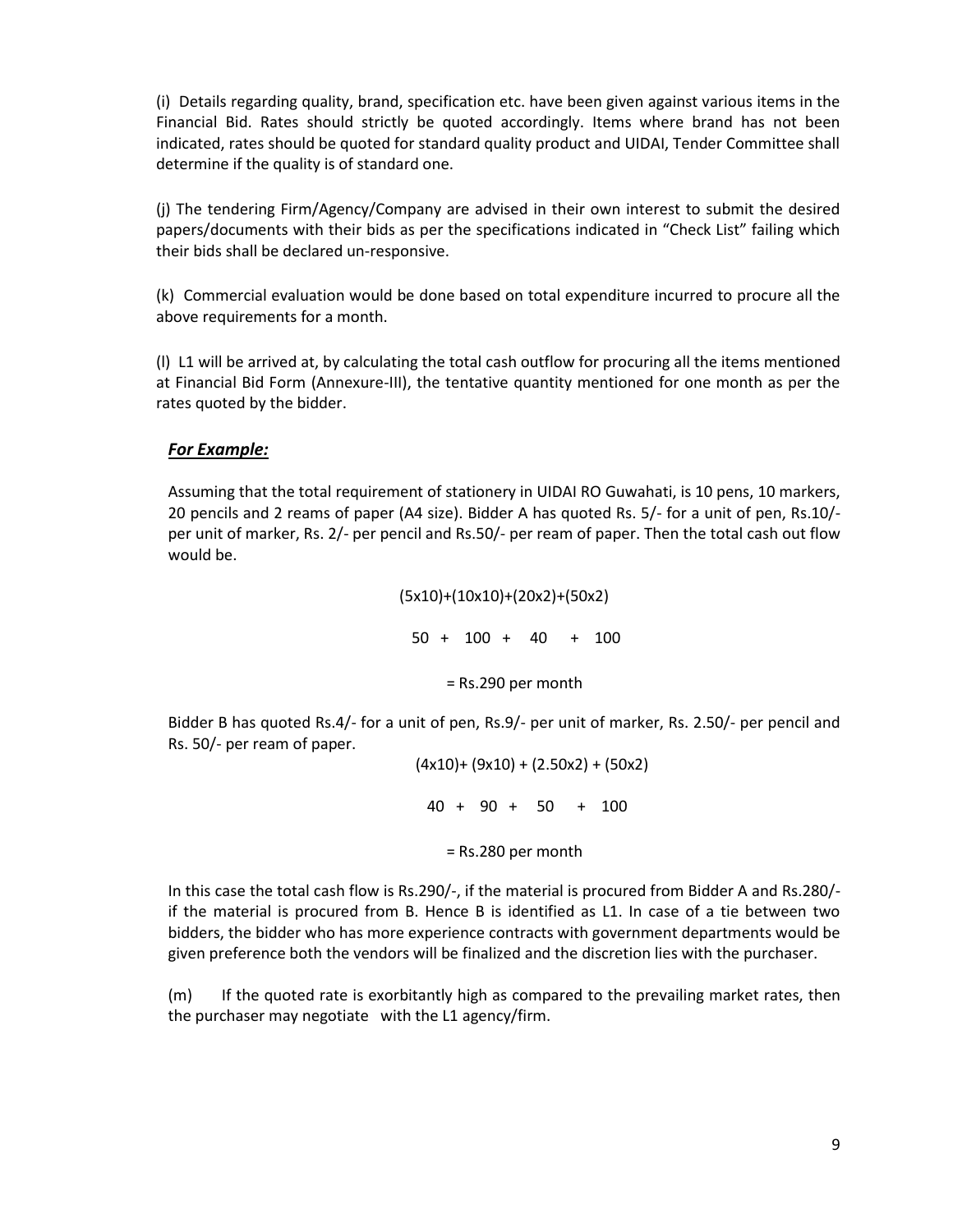# **General Terms and Conditions**

- 1. Unique Identification Authority of India shall not be responsible for any financial loss or other damage or injury to any item or person deployed/supplied by the successful bidder in the course of their performing the duties to this office in connection with purchase order/supply order for stationery items.
- 2. The Competent Authority Unique Identification Authority of India reserves the right to relax or withdraw any of the terms and conditions mentioned in the tender documents if doing so is in the interest of the UIDAI, RO, Guwahati.
- 3. The Tender should be dropped only in the designated tender box kept at the entrance office gate of Unique Identification Authority of India, Regional Office, Guwahati, Block-V,  $1^{st}$  Floor Housefed Complex, Dispur, Guwahati -781006. The closing time and date for acceptance of tenders shall be 1500 hours on/ before by 24.11.2014. No tender received later the stipulated date & time or from other modes/place shall be entertained & shall be declared un-responsive.
- 4. The tenders will be opened on the 24.11.2014 at 15:30 hours in the presence of such bidding Firm/Agency/Company or their authorized representatives who wish to be present at the time of opening of bids.
- 5. The UIDAI reserves the right to place an order for supply of any items mentioned in the Financial Bid or otherwise, to any other firm(s) in case of emergency/unavoidable situation.
- 6. This office shall have the full authority to reject any/all offer(s) without assigning any reason thereof. Any enquiry after submission of the quotation will not be entertained.
- 7. The contract will be valid from the date it is awarded. This office will, however, reserve the right to conduct performance review at any time during the contract period and deficiencies, if any, noticed shall be required to be rectified and compliance reported. This office reserves the right to suo-moto terminate the contract by giving one month's notices at any point of time.
- 8. The rate submitted by the bidding Firm/Agency/Company should not be higher than the rates at which the stationery items are being supplied by it to other Govt. Ministries/Departments. If subsequently, it is found that the firm has supplied stationery items at higher rates to the UIDAI, Regional Office, Guwahati, the excess amount shall be recovered from the Performance Security and/or from the pending bills of the firm along with a penalty of Rs. 1000/- on first such occasion and shall be doubled on subsequent occasions.
- 9. The bidding Firm/Agency/Company should have its own Bank Account, TIN Number etc. Self attested copy of the same should be enclosed. The Bank details and account number should be intimated to Unique Identification Authority of India, RO Guwahati, to which all payments for supply of stationery and consumable items will be made through ECS/NEFT transfer in case of the successful bidder.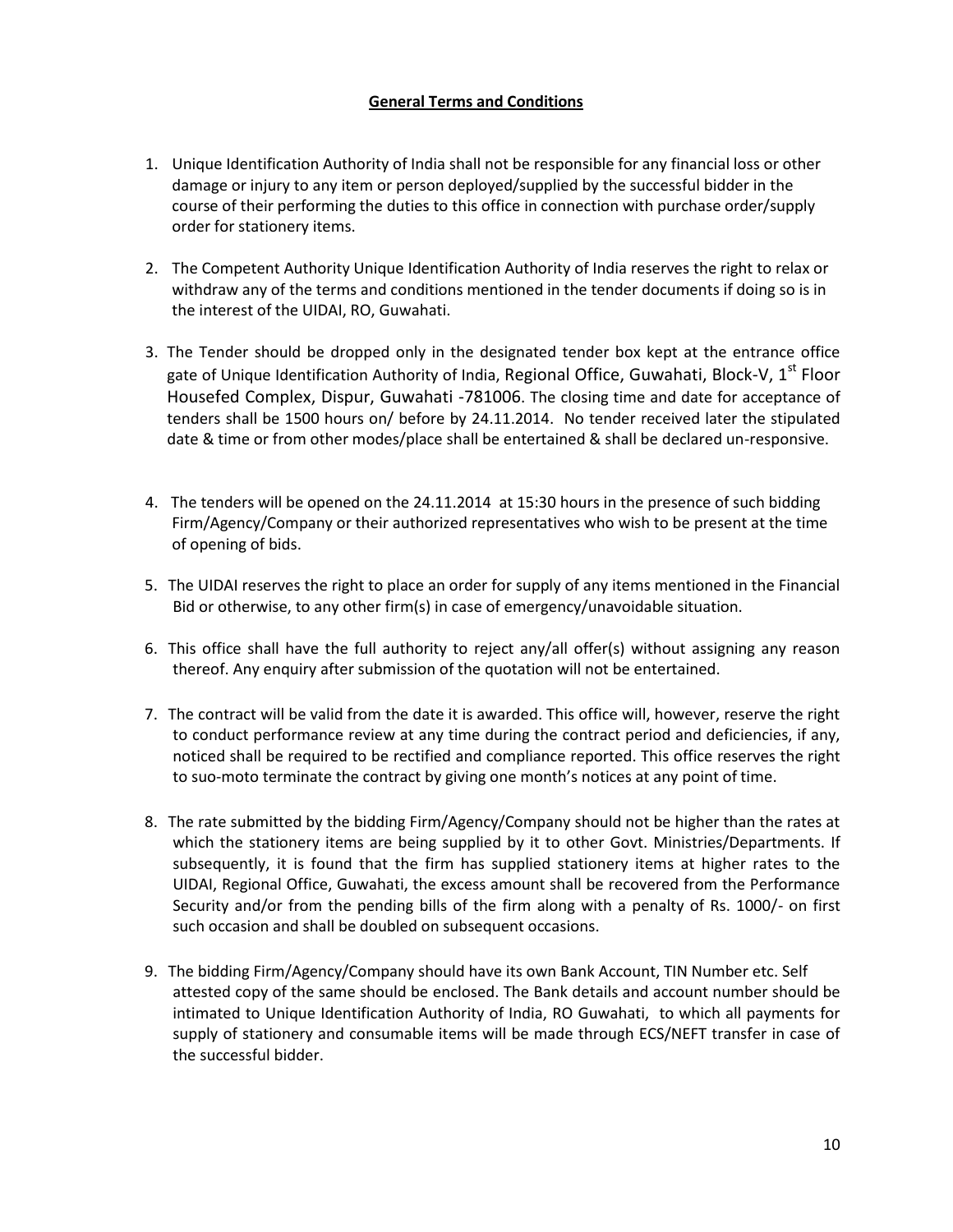# **TECHNICAL BID**

| SN | <b>Particulars</b>                            |                       | To be filled by the Tenderer |
|----|-----------------------------------------------|-----------------------|------------------------------|
| 01 | Name of the Supplier                          |                       |                              |
|    | Company/Agency/Firm                           |                       |                              |
| 02 | Name of the Proprietor                        |                       |                              |
| 03 | Full Address of Registered Office of the      |                       |                              |
|    | Agency/Firm                                   |                       |                              |
| 04 | Contact No. & Fax No. of the firm/Agency      |                       |                              |
| 05 | Banker of Firm/Agency with full Address &     |                       |                              |
|    | Telephone No.                                 |                       |                              |
| 06 | Bank A/c No. of Firm/Agency for e-payment     |                       |                              |
| 07 | TIN/TAN No. of the Firms/Agency (Attach       |                       |                              |
|    | Copy)                                         |                       |                              |
| 08 | Details of Tender Fee and Bid Security        |                       |                              |
| 09 | Financial Turnover of the bidder for the last | <b>Financial Year</b> | Turnover (Rs. in lakh)       |
|    | two years (Stipulated proof required)         | 2012-13               |                              |
|    |                                               | 2013-14               |                              |

10. Details of major contracts handled by the tendering company/firm/agency for the last two years in the following format (Attach self attested copy)

| SN | Details of client along with<br>address, contact No. & Fax No. | <b>Amount of Contract</b><br>(Rs. in lakh) |      | <b>Duration of Contract</b> |
|----|----------------------------------------------------------------|--------------------------------------------|------|-----------------------------|
|    |                                                                |                                            | From | To                          |
| 01 |                                                                |                                            |      |                             |
| 02 |                                                                |                                            |      |                             |
| 03 |                                                                |                                            |      |                             |

**(If the space provided is insufficient, a separate sheet may be attached)**

Signature of authorized person Date **Name:** Name: Name: Name: Name: Name: Name: Name: Name: Name: Name: Name: Name: Name: Name: Name: Name: Name: Name: Name: Name: Name: Name: Name: Name: Name: Name: Name: Name: Name: Name: Name: Name: Name: Name: Name: Place Seal of the Agency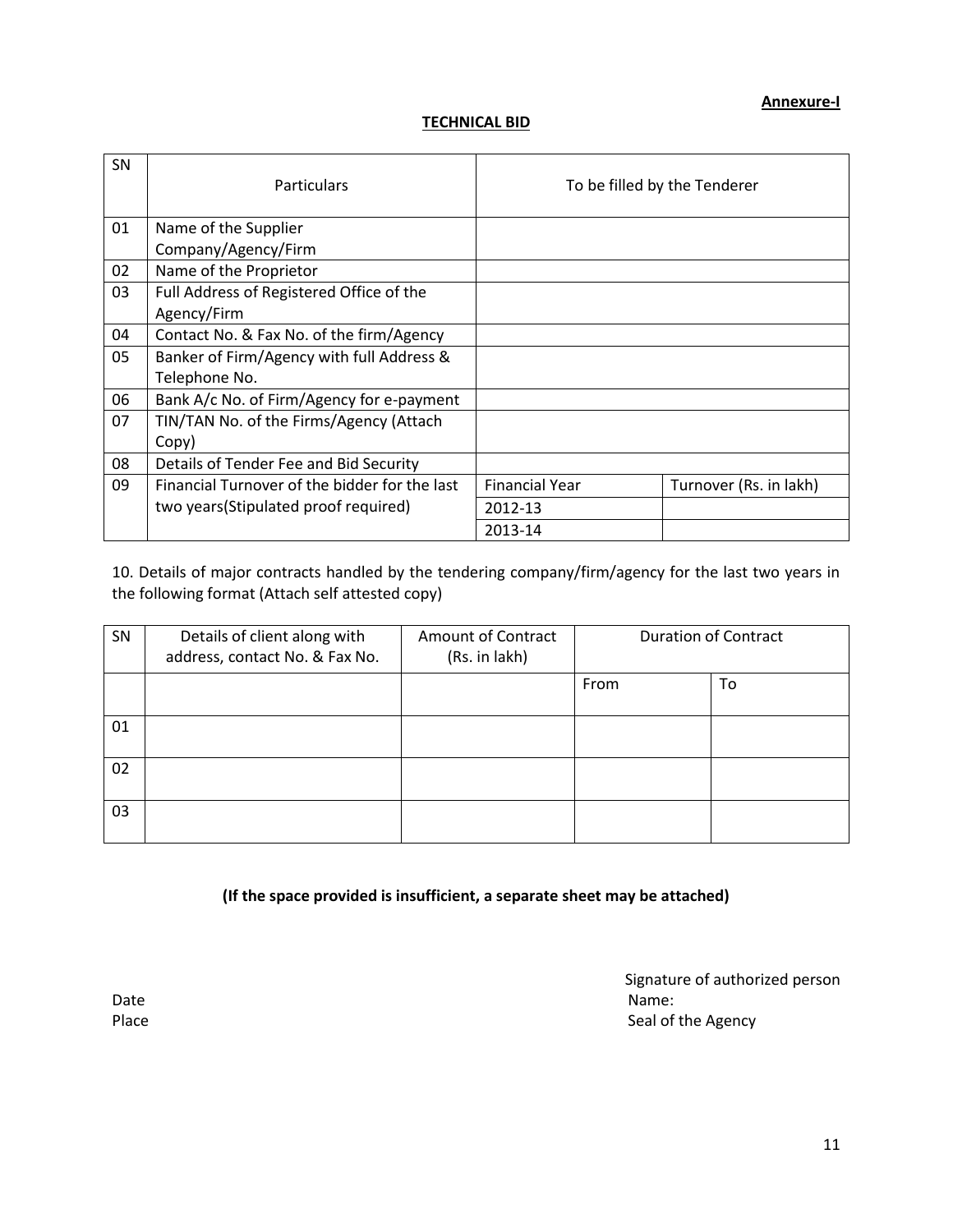#### **Annexure-II**

## **CERTIFICATE**

- **1.** I, **https://wife of Shrilling Son/Daughter/Wife of Shrilling Communist Communist Communist Communist Communist Communist Communist Communist Communist Communist Communist Communist Communist Communist Communist Commun**  Director/authorized signatory of the agency/Firm, mentioned above, is competent to sign this declaration and execute this tender document;
- **2.** I have carefully read and understood all the terms and conditions of the tender and undertake to abide by them;
- **3.** The information/documents furnished along with the above application are true and authentic to the best of my knowledge and belief. I/We, am/are well aware of the fact that furnishing of any false information/fabricated document would lead to rejection of my tender at any stage besides liabilities towards prosecution under appropriate law.
- **4.** I/We, do hereby certified that the our firm has neither been blacklisted to by any of the Govt., Ministries/Departments/PSUs/PSU Banks with which the firm had contracted for supply of stationery items etc. during the last five years nor has been penalized by such Offices/organizations for supply of poor/spurious stationers items etc.

Signature of authorized person

Place: Seal: Seal: Seal: Seal: Seal: Seal: Seal: Seal: Seal: Seal: Seal: Seal: Seal: Seal: Seal: Seal: Seal: Seal: Seal: Seal: Seal: Seal: Seal: Seal: Seal: Seal: Seal: Seal: Seal: Seal: Seal: Seal: Seal: Seal: Seal: Seal:

Date: The Contract of the Contract of the Contract of the Contract of the Contract of True Contract of the Contract of True Contract of the Contract of True Contract of the Contract of True Contract of the Contract of the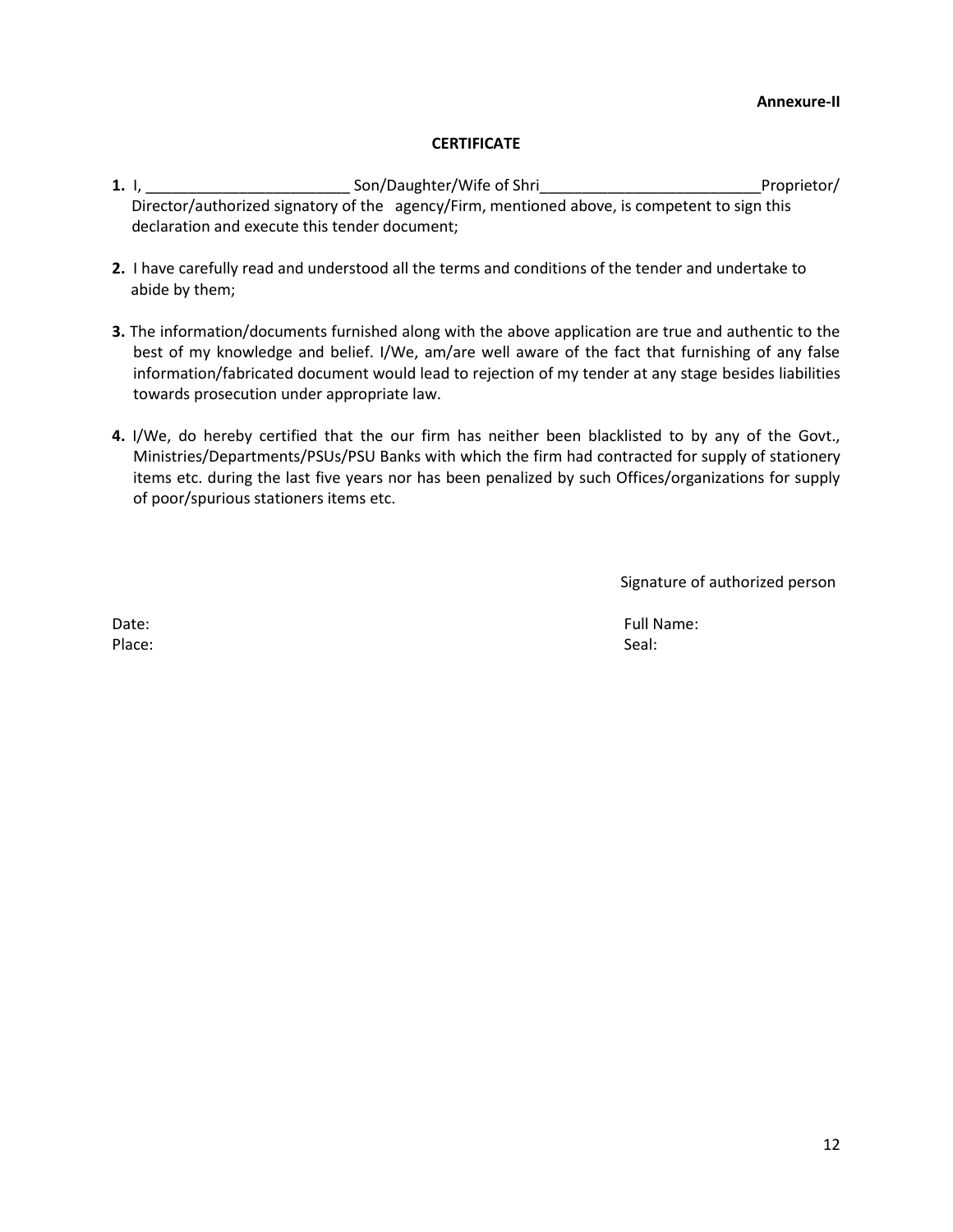# **RATE SHEET**

**[There are 76 items in this group. Tenderer must fill up the rates for all items for the specified brand without which the tender will not be considered. Unit Price and VAT/Sales TAX may be shown separately]**

| SI.            | <b>Stationery</b><br><b>Items</b>            | Make/<br><b>Model</b>    | Unit         | <b>Tentative</b><br>consumpt | Rate                          |                        |                       |
|----------------|----------------------------------------------|--------------------------|--------------|------------------------------|-------------------------------|------------------------|-----------------------|
|                |                                              |                          |              | -ion per<br>month            | <b>Unit Price</b><br>(in Rs.) | VAT/Sale<br><b>TAX</b> | <b>Total in words</b> |
|                | $\mathbf{A}$                                 | B                        | $\mathsf{C}$ | D                            | E                             | F                      | $G$ (=E+F)            |
| 1              | A4 Paper                                     | JK/Century/Copy<br>Power | ream         | 10 ream                      |                               |                        |                       |
| $\overline{2}$ | Legal/FS Paper                               | JK/Century/Copy<br>Power | ream         | 2 ream                       |                               |                        |                       |
| 3              | Photo Glossy<br>paper                        | Kodak                    | ream         | 1 ream                       |                               |                        |                       |
| $\overline{4}$ | Notesheet with<br>margin (FS size)           | Neelgagan                | ream         | 1 ream                       |                               |                        |                       |
| 5              | Note Pad Size<br>A6 150 sheets               | DESMAT/ITC/<br>Neelgagan | Piece        | 6 Nos                        |                               |                        |                       |
| 6              | Note Pad Size<br>A5 20 sheets                | DESMAT/ITC/<br>Neelgagan | Piece        | 12 Piece                     |                               |                        |                       |
| 7              | Note Pad Size<br>A5 80 sheets                | DESMAT/ITC/<br>Neelgagan | Piece        | 6 Piece                      |                               |                        |                       |
| 8              | Note Pad No. 33<br>160 sheets                | DESMAT/ITC/<br>Neelgagan | Piece        | 6 Piece                      |                               |                        |                       |
| 9              | <b>Bound Register</b><br>Ruled(No.4)         | Standard quality         | Piece        | 2 Piece                      |                               |                        |                       |
| 10             | <b>Bound Register</b><br>Ruled (No. 8)       | Standard quality         | Piece        | 2 Piece                      |                               |                        |                       |
| 11             | Post-in-<br>Pad/Flag<br>Marker (size<br>2x3) | <b>DESMAT</b>            | Packet       | 4 Packet                     |                               |                        |                       |
| 12             | Post-in-<br>Pad/Flag<br>Marker 3 pc<br>25x75 | <b>DESMAT</b>            | Packet       | 4 Packet                     |                               |                        |                       |
| 13             | Post-in-<br>Pad/Flag<br>Marker (Big)         | <b>DESMAT</b>            | Packet       | I Packet                     |                               |                        |                       |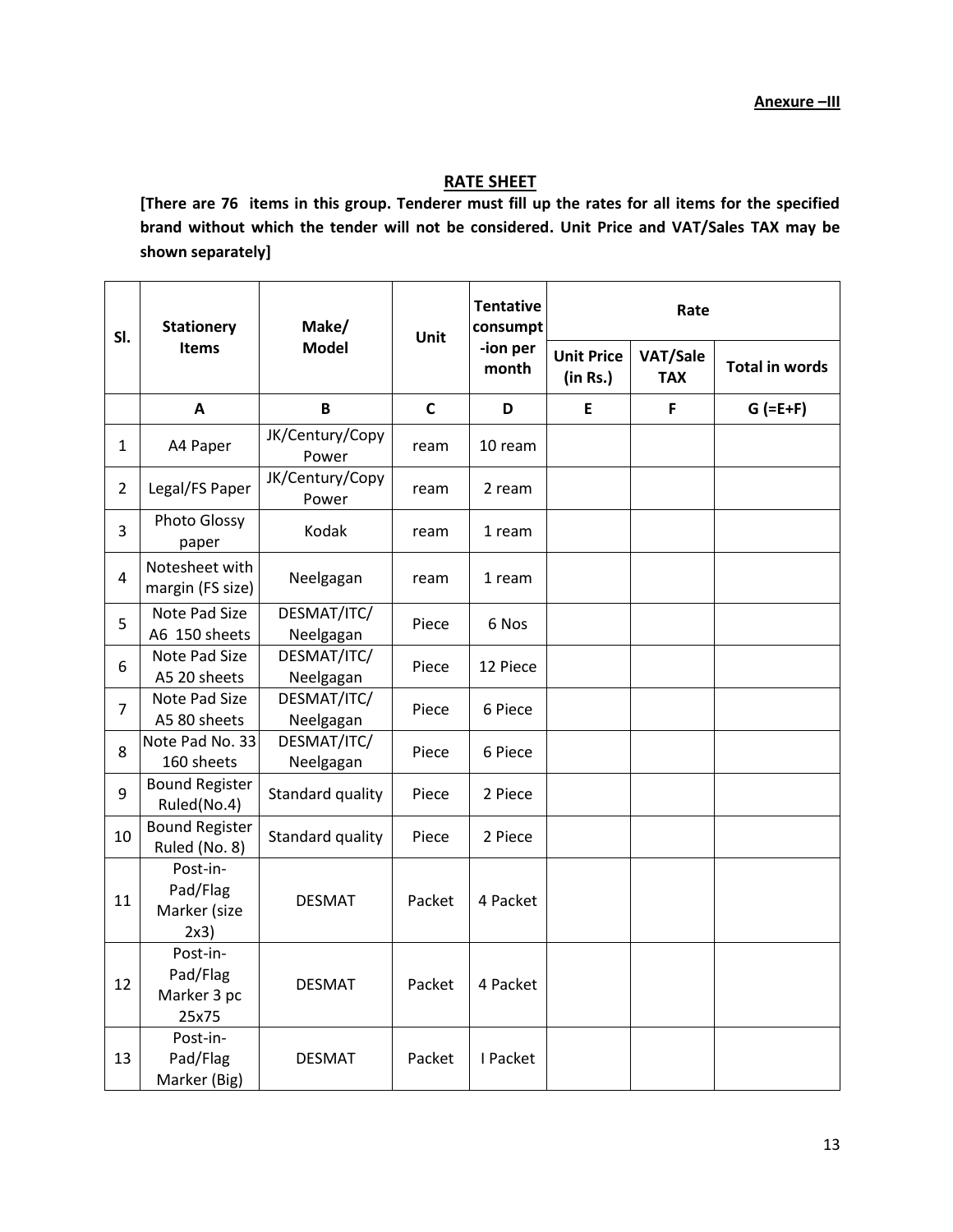| 14 | Post-in-<br>Pad/Flag<br>Marker (size<br>3x4)   | <b>DESMAT</b>            | Packet                   | 1 Packet                       |  |  |
|----|------------------------------------------------|--------------------------|--------------------------|--------------------------------|--|--|
| 15 | Post-in-<br>Pad/Flag<br>Marker (Small)         | <b>DESMAT</b>            | Packet                   | 4 Packet                       |  |  |
| 16 | <b>Ball Pen</b>                                | Cello/glide/<br>Reynolds | Number                   | 36<br>Number                   |  |  |
| 17 | Gel pen                                        | Cello/glide/<br>Reynolds | Number                   | 24<br>Number                   |  |  |
| 18 | Marker pen                                     | Cello/glide              | Number                   | 12<br>Number                   |  |  |
| 19 | <b>Record File</b><br>cover (No.55)            | Neelgagan                | Number                   | 12<br>Number                   |  |  |
| 20 | Index /Lever<br><b>File Cover</b>              | Neelgagan                | Number                   | 2 Number                       |  |  |
| 21 | Attendance<br>Register                         | Standard quality         | Number                   | 1 Number                       |  |  |
| 22 | Cotton-tag<br>Thread                           | Standard quality         | <b>Bundles</b>           | 2 Bundles                      |  |  |
| 23 | A4 size<br>envelope                            | Standard quality         | Packet                   | Packet                         |  |  |
| 24 | FS size envelope                               | Standard quality         | Packet                   | Packet                         |  |  |
| 25 | <b>Cloth Pasted</b><br>Envelope (16" X<br>12") | Standard quality         | Packet                   | Packet                         |  |  |
| 26 | CD mailer<br>envelope                          | Standard quality         | dozen                    | 1 dozen                        |  |  |
| 27 | Staple Pin No.<br>10 (Kangaroo)                | Kores                    | Packet of<br>-20 boxes   | Half<br>Packet<br>$(10$ boxes) |  |  |
| 28 | Staple Pin No.<br>24/6 (Kangaroo)              | Kores                    | Packet of<br>-10 boxes   | Half<br>Packet b<br>(5 boxes)  |  |  |
| 29 | Staple Pin No.<br>23/15<br>(Kangaroo)          | Kores                    | Packet of-<br>$-10$ boxe | Half<br>Packet<br>(5 boxes)    |  |  |
| 30 | Glue stick<br>(Corporate/Kor<br>es)            | Kores                    | Number                   | 6 Number                       |  |  |
| 31 | Al pin                                         | Apsara/Corporate         | Packet                   | 8 packet                       |  |  |
| 32 | Table Dusting<br>Cloth                         | Standard quality         | Dozen                    | 1 Dozen                        |  |  |
| 33 | <b>Cleansing Spray</b>                         | Colin/Muscle             | Number                   | 1 Number                       |  |  |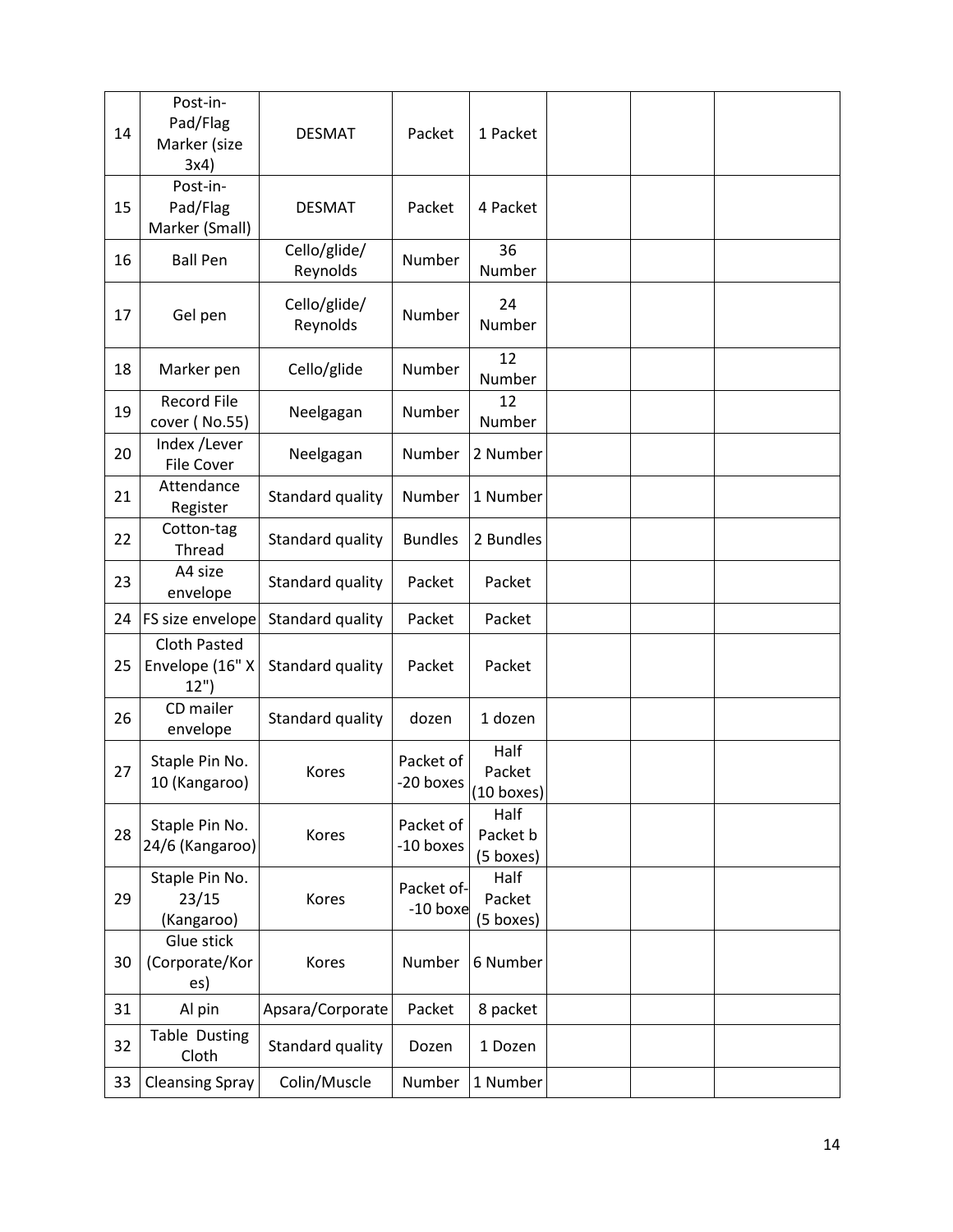| 34 | Calculator 12<br>digit (Casio)             | Casio                   | Number              | 1 Number |  |  |
|----|--------------------------------------------|-------------------------|---------------------|----------|--|--|
| 35 | <b>Stapler Machine</b><br>- Small (No.10)  | Kangaro                 | Number              | 1 Number |  |  |
| 36 | <b>Stapler Machine</b><br>- Big (No. 24/6) | Kangaro                 | Number              | 1 Number |  |  |
| 37 | Paper Cutter                               | Standard quality        | Number              | 1 Number |  |  |
| 38 | Plastic ruler                              | Camlin/Kores            | Number              | 1 Number |  |  |
| 39 | Plastic Folder (<br>size A4)               | Standard quality        | Packet-10<br>nos    | 1 Packet |  |  |
| 40 | Plastic Folder (<br>size FS)               | Standard quality        | Packet-10<br>nos    | 1 Packet |  |  |
| 41 | Whitener pen                               | (kores/faber<br>castel) | Number              | 6 number |  |  |
| 42 | Binder Clip (<br>Small and big)            | Standard quality        | Dozen               | 1 Dozen  |  |  |
| 43 | Towel (small<br>size)                      | Standard quality        | Piece               | 2 pcs    |  |  |
| 44 | Towels(large -<br>chair towel)             | Standard quality        | Piece               | 2 pcs    |  |  |
| 45 | Liquid hand<br>wash bottle                 | Dettol                  | Number              | 1 Number |  |  |
| 46 | <b>AAA Pencil</b><br>Battery               | Everady                 | Number              | 9 Number |  |  |
| 47 | <b>Ultra Alkaline</b><br>Battery           | Everady                 | Number              | 4 Number |  |  |
| 48 | Pencil Battery<br>GP Ultra 12 Vt.          | Everady                 | Number              | 4 Number |  |  |
| 49 | <b>Pencil Battery</b>                      | Eveready                | Number              | 6 Number |  |  |
| 50 | <b>Toilet Cleaner</b><br>Liquid            | Harpic                  | Number              | 1 Number |  |  |
| 51 | Air freshener                              | Odonil/glade            | Number              | 3 Number |  |  |
| 52 | Mosquito hit<br>spray                      | Hit                     | Number              | 1 Number |  |  |
| 53 | All out machine<br>and liquid              | Goodnight/All Out       | Number              | 2 Number |  |  |
| 54 | Dettol (small)                             | Dettol                  | Number              | 1 Number |  |  |
| 55 | Liquid prill                               | Prill                   | Number              | 1 Number |  |  |
| 56 | Scrubber                                   | Standard quality        | Number              | 1 Number |  |  |
| 57 | CFL Bulb 18 wt.                            | Philips/Bajaj           | Number              | 2 Number |  |  |
| 58 | Bleaching<br>Powder                        | Standard quality        | Packet<br>(500 gms) | 2 Packet |  |  |
| 59 | Lizol                                      | Lizol                   | Number              | 1 Number |  |  |
| 60 | Tube Light 40                              | Philips/Bajaj           | Number              | 2 Number |  |  |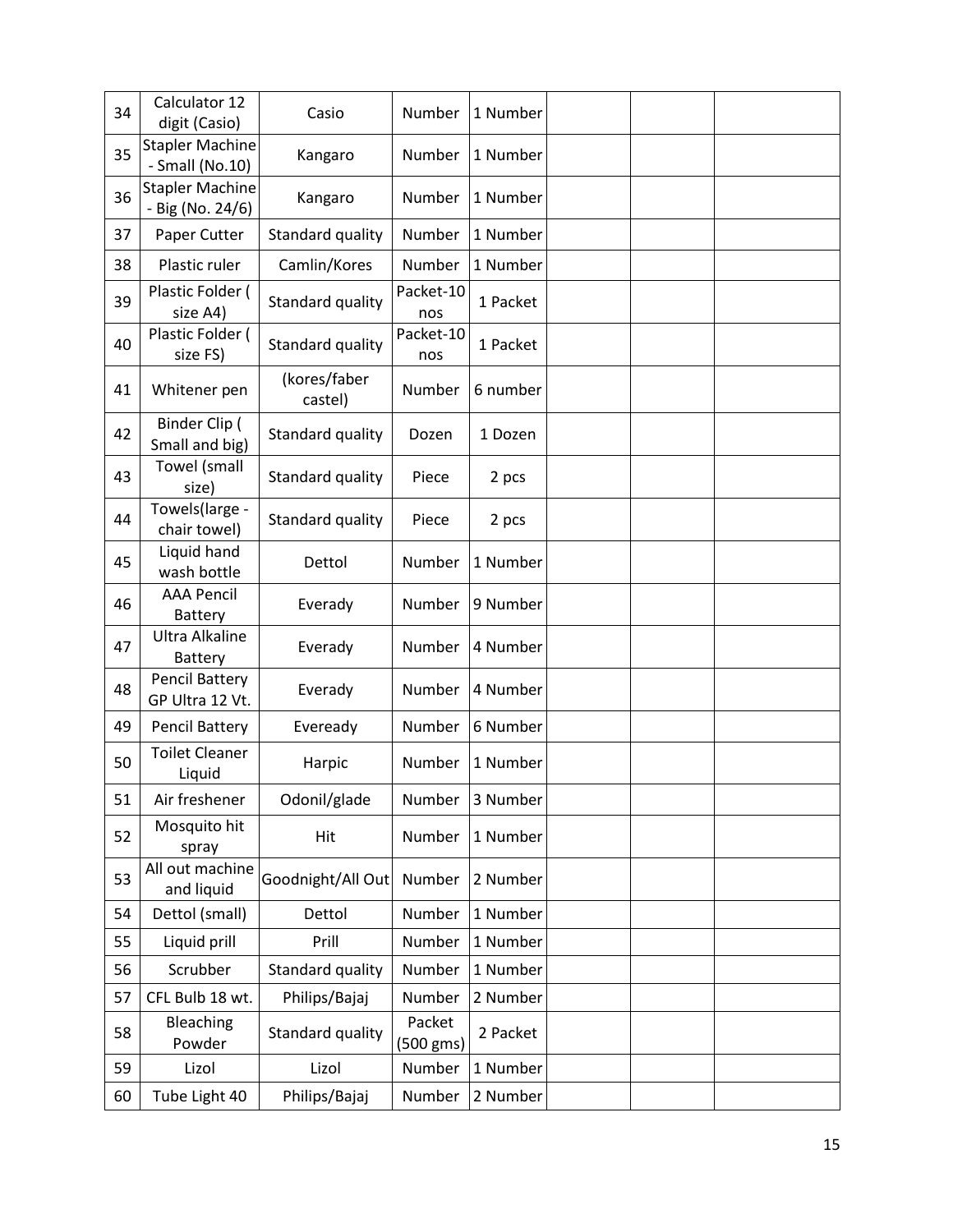|    | wt.                                                |                           |                           |           |  |  |
|----|----------------------------------------------------|---------------------------|---------------------------|-----------|--|--|
| 61 | Plastic paper<br>basket                            | Standard quality          | Number                    | 1 Number  |  |  |
| 62 | <b>Plastic Bucket</b><br>15 Its capacity           | Standard quality          | Number                    | 1 Number  |  |  |
| 63 | Plastic Mug 1 lt<br>capacity                       | Standard quality          | Number                    | 2 Number  |  |  |
| 64 | Floor Mooper                                       | Standard quality          | Number                    | 1 Number  |  |  |
| 65 | Stamp Pad (88<br>mm x 54 mm) -<br>Purple           | Kores                     | Number                    | 1 Number  |  |  |
| 66 | Stamp Pad (95<br>mm x 159 mm) -<br>Purple          | Kores                     | Number                    | 1 Number  |  |  |
| 67 | <b>Blank CD</b>                                    | (Sony/Moserbaer<br>(HP)   | Packets<br>10 nos<br>each | 1 Packets |  |  |
| 68 | 16 GB Pen<br>drive(                                | kingston/hp/scan<br>disk) | Number                    | 2 Number  |  |  |
| 69 | 32 GB Pen<br>drive                                 | ingston/hp/scan<br>disk)  | Number                    | 1 Number  |  |  |
| 70 | <b>HP Printer</b><br>Toner 88A                     | HP                        | Number                    | 2 Number  |  |  |
| 71 | <b>HP Printer</b><br>Cartridge 818<br>Colour       | HP                        | Number                    | 1 Number  |  |  |
| 72 | <b>HP Printer</b><br>Cartridge 818<br><b>Black</b> | HP                        | Number                    | 1 Number  |  |  |
| 73 | Canon<br>Photocopier<br><b>NPG 28</b>              | HP                        | Number                    | 1 Number  |  |  |
| 74 | <b>HP Printer</b><br>Tonnert 78A                   | HP                        | Number                    | 1 Number  |  |  |
| 75 | <b>HP Printer</b><br>Toner 36A                     | HP                        | Number                    | 1 Number  |  |  |
| 76 | Cello tape<br>transparent big<br>size              | cello                     | Number                    | 1 Number  |  |  |
|    |                                                    |                           |                           |           |  |  |

Signature & Seal of Bidder/Authorize representative

Date: